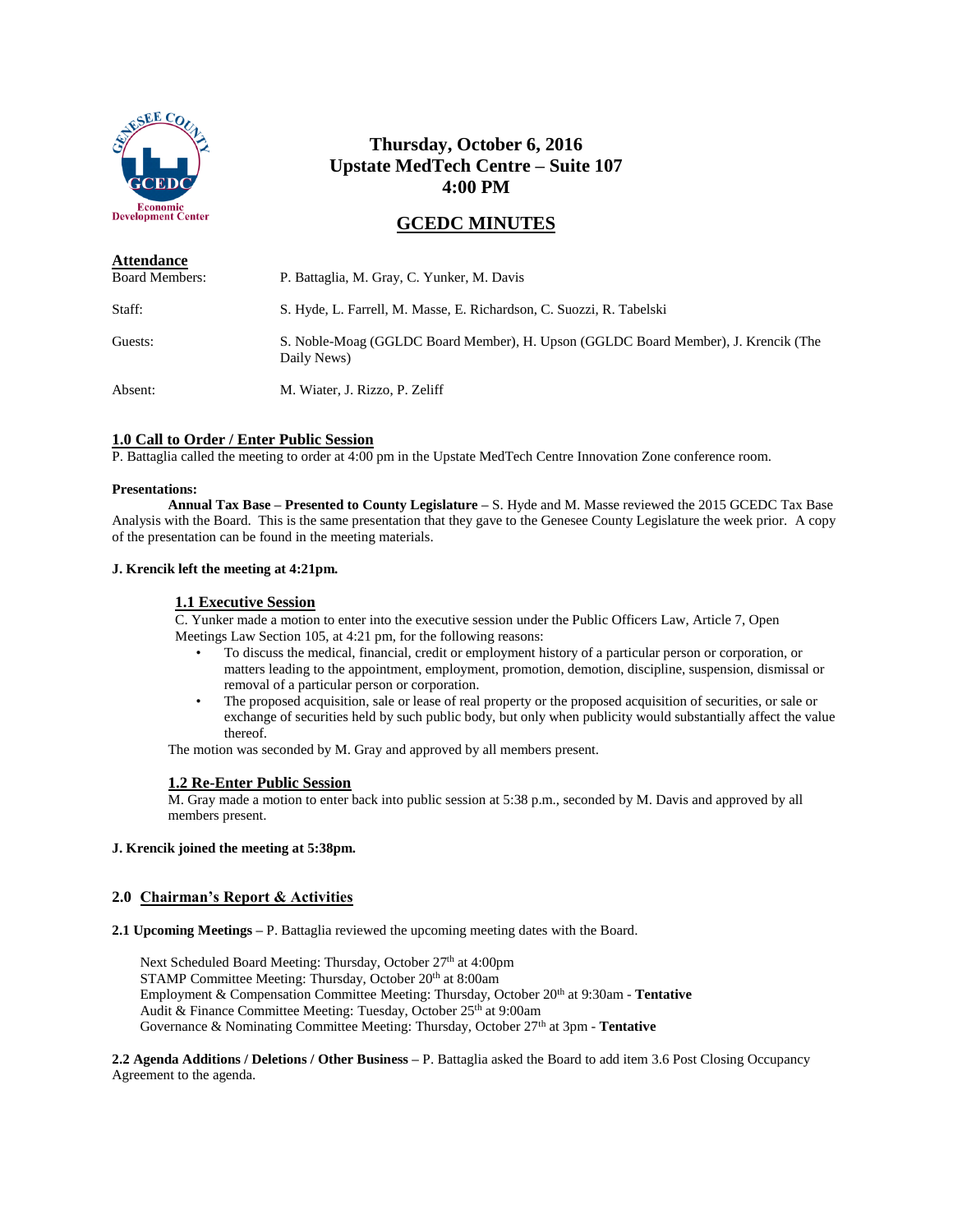**M. Gray made a motion to approve adding item 3.6 Post-Closing Occupancy Agreement to the agenda; the motion was seconded by M. Davis. Roll call resulted as follows:**

| P. Battaglia - | Yes    | C. Yunker - | Yes    |
|----------------|--------|-------------|--------|
| M. Wiater -    | Absent | P. Zeliff - | Absent |
| M. Davis -     | Yes.   | M. Gray -   | Yes    |
| J. Rizzo -     | Absent |             |        |

**The item was approved as presented.**

### **2.3 September 1, 2016 Minutes**

**C. Yunker made a motion to approve the September 1, 2016 Minutes; the motion was seconded by M. Gray. Roll call resulted as follows:**

| P. Battaglia - | Yes    | C. Yunker - | Yes        |
|----------------|--------|-------------|------------|
| M. Wiater -    | Absent | P. Zeliff - | Absent     |
| M. Davis -     | Yes    | M. Gray -   | <b>Yes</b> |
| J. Rizzo -     | Absent |             |            |

**The item was approved as presented.**

#### **3.0 Report of Management**

**3.1 PILOT Transfer Request – Steval, LLC –** M. Masse shared that on August 1, 2012, the GCEDC signed a PILOT agreement with Steval, LLC on property located at 7000 W. Main Rd. in LeRoy. On September 12, 2016, the GCEDC received a letter from Steval, LLC that they are negotiating a sale of their building to the current tenant, Bob Johnson GM, aka ZCJ Automotive and is requesting that the PILOT be transferred to the new owner upon sale. There are seven years remaining on this PILOT.

### **M. Davis made a motion to approve the PILOT Transfer Request for Steval, LLC; the motion was seconded by M. Gray. Roll call resulted as follows:**

| P. Battaglia -                         | Yes    | C. Yunker - | Yes    |
|----------------------------------------|--------|-------------|--------|
| M. Wiater -                            | Absent | P. Zeliff - | Absent |
| M. Davis -                             | Yes.   | M. Gray -   | Yes    |
| J. Rizzo -                             | Absent |             |        |
| The field case and annual as measuried |        |             |        |

**The item was approved as presented.**

**3.2 Mutual Release with Insurance Provider Regarding Calamar Litigation –** M. Masse shared that Harris Beach has provided us with a Settlement Agreement and Claim Release related to the Agency's litigation with Calamar. Since the Agency has now been dismissed from the lawsuit with Calamar, Philadelphia Insurance wishes to settle fully the Agency's claims under their policy. Harris Beach recommends approval to sign this agreement between the Agency and Philadelphia Insurance.

**C. Yunker made a motion to approve signing the Settlement Agreement and Claim Release with Philadelphia Insurance; the motion was seconded by M. Gray. Roll call resulted as follows:**

| P. Battaglia - | Yes    | C. Yunker - | Yes    |
|----------------|--------|-------------|--------|
| M. Wiater -    | Absent | P. Zeliff - | Absent |
| M. Davis -     | Yes    | M. Gray -   | Yes    |
| J. Rizzo -     | Absent |             |        |

**The item was approved as presented.**

**3.3 Reimbursement of Appraisal Costs for U.S. Fish & Wild Life (STAMP)** – M. Masse shared that as part of the application process for the US Fish and Wildlife (USFW) for our request for right-of-way along Route 63 through the Iroquois National Wildlife Refuge for the STAMP off-site sewer project, the USFW will determine what costs will be required for application and monitoring. The use of the property for this permit will be based upon a reviewed and approved appraisal. This appraisal will reflect the issues within a 3.28-acre footprint and proposed temporary areas. The GCEDC is required to send a letter stating that they will pay for the appraisal to be prepared by the Office of Valuation Services (OVS). The standards and scope of the appraisal as well as the selection of the appraiser will be completed by OVS.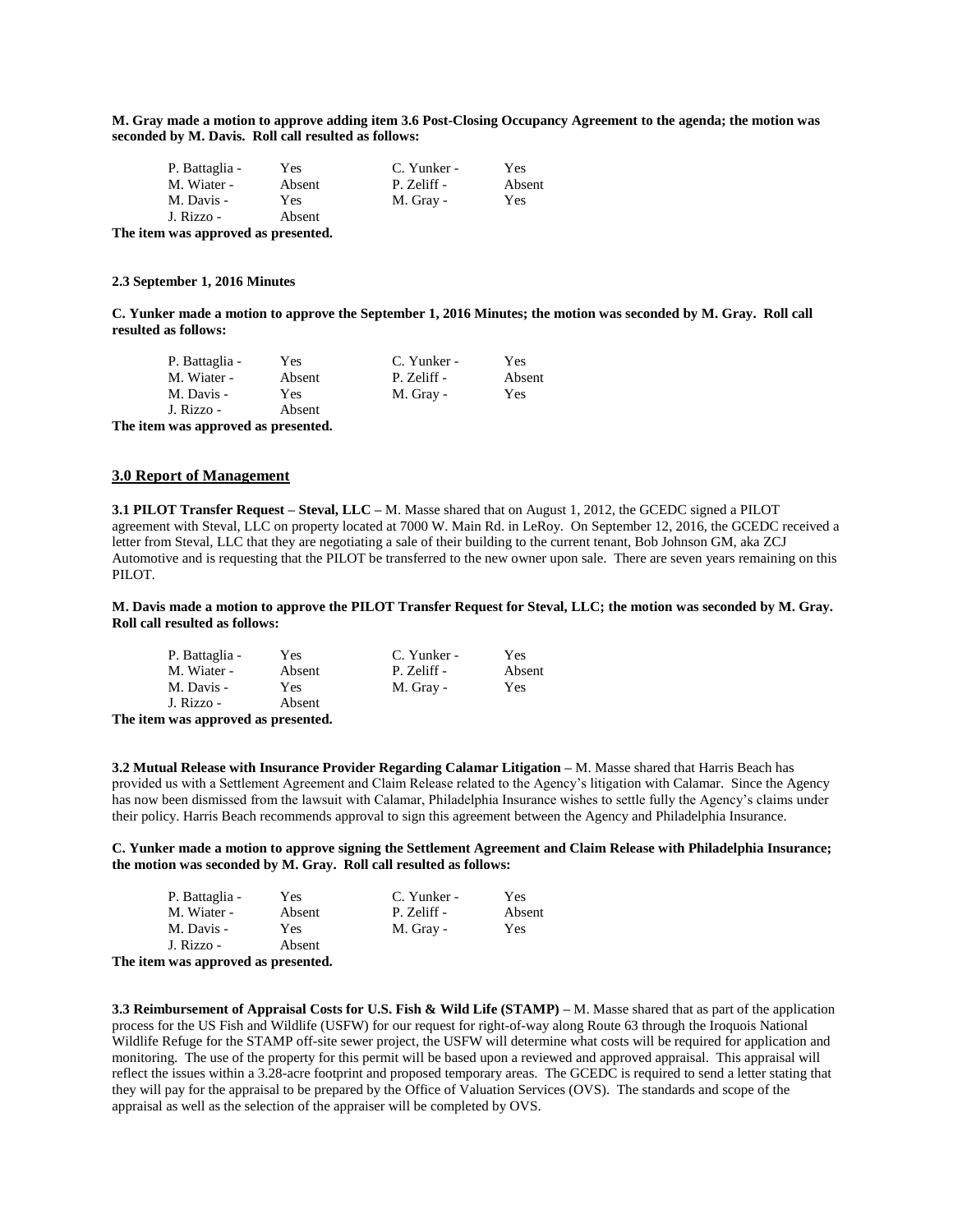M. Masse asked the Board to approve sending a letter to USFW to pay for the appraisal costs as required with our right-of-way request, not to exceed \$8,000 that will be covered under the \$5M ESD Grant.

### **C. Yunker made a motion to approve sending a letter to USFW to pay for the appraisal costs as required with the Agency's right-of-way request, not to exceed \$8,000; the motion was seconded by M. Davis. Roll call resulted as follows:**

| P. Battaglia - | Yes    | C. Yunker - | <b>Yes</b> |
|----------------|--------|-------------|------------|
| M. Wiater -    | Absent | P. Zeliff - | Absent     |
| M. Davis -     | Yes    | M. Gray -   | Yes        |
| J. Rizzo -     | Absent |             |            |

**The item was approved as presented.**

**3.4 Empire Pipeline, Inc. – Resolution No. 10/2016-01 –** M. Masse shared that Empire Pipeline owns and operates a compressor station and pipeline in Oakfield. This project received a ten-year Payment in Lieu of Taxes (PILOT) back in 2007 that started in 2009. Empire Pipeline has requested a new PILOT for that facility. The original PILOT will be cancelled and a new 15-year fixed PILOT has been requested. The previous fixed ten-year PILOT included payments being made to the Town of Oakfield and the Oakfield-Alabama School District. The County had previously agreed to divert its funds through a PILOT Increment Financing (PIF) arrangement that allowed the GGLDC to install infrastructure at the Ag Park. The GCEDC has requested that the County continue this type of structure to pay off the remaining balance of the Ag-Park Bond, with the remaining payments to be utilized for infrastructure at the STAMP site. The project will enable infrastructure installation and upgrades, and possible grant matching fund opportunities for the STAMP site.

The company is seeking assistance from the GCEDC for a property tax exemption, based on the incremental increase in assessed value. A public hearing will need to be held as benefits exceed \$100,000.

Resolution No. 10/2016-01

RESOLUTION OF THE GENESEE COUNTY INDUSTRIAL DEVELOPMENT AGENCY D/B/A GENESEE COUNTY ECONOMIC DEVELOPMENT CENTER (i) ACCEPTING THE APPLICATION OF EMPIRE STATE PIPELINE/EMPIRE PIPELINE, INC. WITH RESPECT TO A CERTAIN PROJECT LOCATED THROUGHOUT GENESEE COUNTY, NEW YORK; (ii) AUTHORIZING A PUBLIC HEARING WITH RESPECT TO THE PROJECT; AND (iii) DESCRIBING THE FORMS OF FINANCIAL ASSISTANCE BEING CONTEMPLATED BY THE AGENCY WITH RESPECT TO THE PROJECT

**C. Yunker made a motion to approve Resolution No. 10/2016-01; the motion was seconded by M. Gray. Roll call resulted as follows:**

| P. Battaglia - | Yes    | C. Yunker - | Yes    |
|----------------|--------|-------------|--------|
| M. Wiater -    | Absent | P. Zeliff - | Absent |
| M. Davis -     | Yes    | M. Gray -   | Yes    |
| J. Rizzo -     | Absent |             |        |

**The item was approved as presented.**

**3.5 Participation in START-UP NY (STAMP) –** M. Masse shared that START-UP NY is a State program that allows for tax benefits for qualifying companies. The general idea of the program would allow these benefits to be provided to companies within proximity to Genesee Community College (GCC) or any SUNY college campus. An agreement with GCC would allow the SUNY presence on those parcels listed in the agreement. In working with GCC, we have identified STAMP is an area that might participate in this program. Specific parcels within the park will be eligible to provide benefits through the START-UP NY program to qualified participants. Harris Beach has reviewed the agreement, the agreement is standard and does not need to be approved.

**3.6 Post-Closing Occupancy Agreement –** M. Masse shared that Post-Closing Occupancy agreement with Christopher and Sarah Brush has expired on September 30, 2016. They are requesting an extension to November 30, 2016 as they had some delays with the construction of their new home.

C. Yunker asked if the Board has already extended this agreement before.

M. Masse shared that the agreement has been extended before.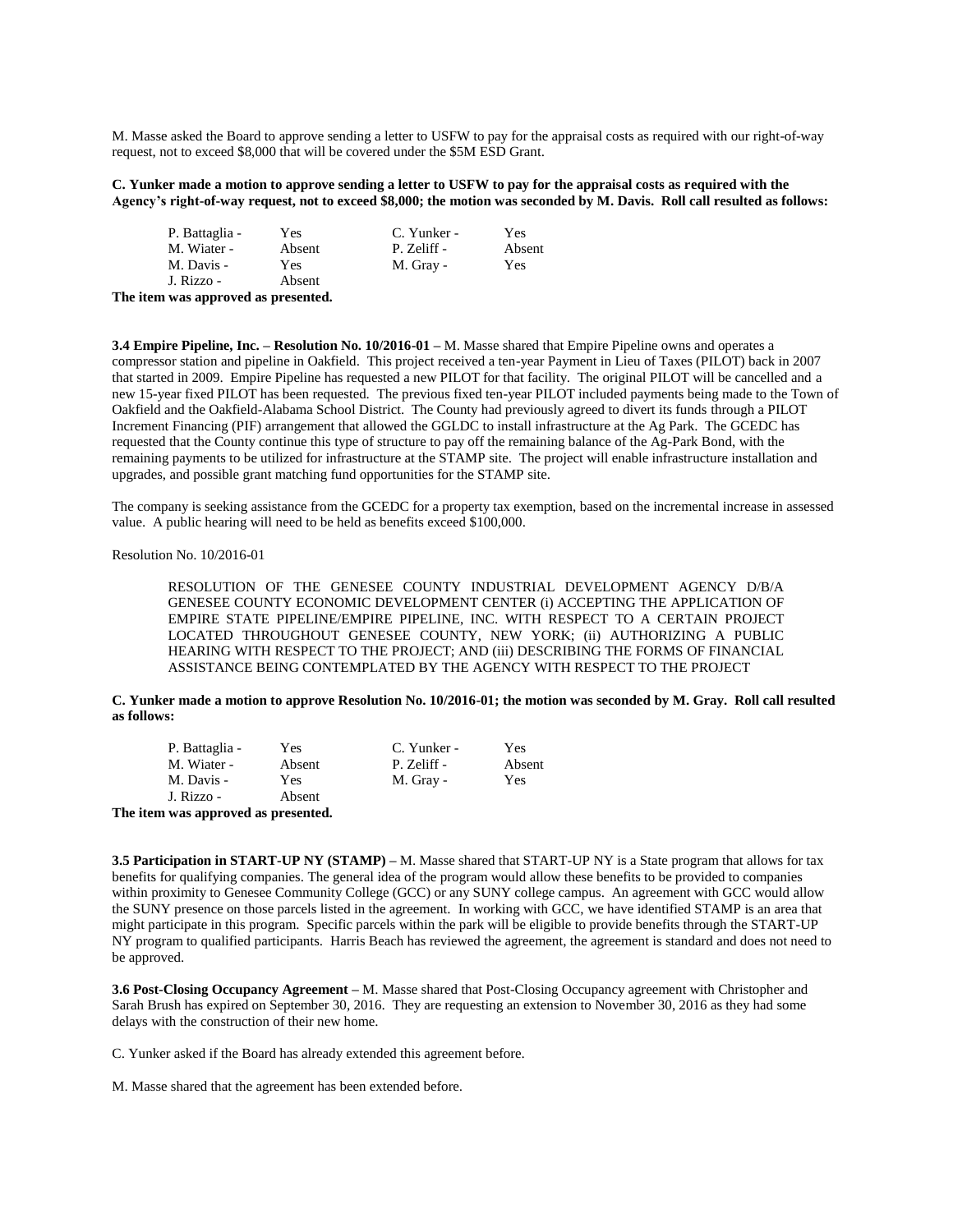P. Battaglia added that this agreement covers the Agency liability-wise, and having them in the house is not holding us up in anyway.

C. Yunker suggested that if they come back to us for another extension that we should consider increasing the rental rate.

**C. Yunker made a motion to approve Post-Closing Occupancy Agreement with Christopher and Sarah Brush for the property located at the STAMP site; the motion was seconded by M. Gray. Roll call resulted as follows:**

| P. Battaglia - | Yes    | C. Yunker - | Yes.   |
|----------------|--------|-------------|--------|
| M. Wiater -    | Absent | P. Zeliff - | Absent |
| M. Davis -     | Yes    | M. Gray -   | Yes    |
| J. Rizzo -     | Absent |             |        |
|                |        |             |        |

**The item was approved as presented.**

# **4.0 Audit & Finance Committee**

M. Gray shared that the Audit & Finance Committee met on Tuesday, October 4th . They discussed and recommended the following items:

**4.1 August 2016 Financial Statements –** M. Gray informed the Board that all expenditures are in line with the budget except as noted. ESD Grant funds were collected in August which repaid a portion of the internal borrowings in September.

**M. Gray made a motion to approve the August 2016 Financial Statements; the motion was seconded by C. Yunker. Roll call resulted as follows:**

|      | P. Battaglia - | Yes    | C. Yunker - | Yes    |
|------|----------------|--------|-------------|--------|
|      | M. Wiater -    | Absent | P. Zeliff - | Absent |
|      | M. Davis -     | Yes    | M. Gray -   | Yes    |
|      | J. Rizzo -     | Absent |             |        |
| ____ |                |        |             |        |

**The item was approved as presented.**

**4.2 GCEDC 1+3 Budget –** M. Gray shared that a 3% increase was applied for most line items for 2018-2020, unless otherwise noted. This is simply a forecast and not a formal approval of the budgets for years 2018-2020. This information is required to be entered into PARIS (Public Authorities Reporting Information System).

**M. Gray made a motion to approve the GCEDC 1+3 Budget; the motion was seconded by M. Davis. Roll call resulted as follows:**

| P. Battaglia -                         | Yes    | C. Yunker - | Yes    |
|----------------------------------------|--------|-------------|--------|
| M. Wiater -                            | Absent | P. Zeliff - | Absent |
| M. Davis -                             | Yes    | M. Gray -   | Yes    |
| J. Rizzo -                             | Absent |             |        |
| The field case and annual as measuried |        |             |        |

**The item was approved as presented.**

**4.3 GAIN! Loan Fund Application – Cottonwood Farms, LLC –** M. Gray shared that the GCEDC is proposing to use GAIN! Loan funding in the amount of \$65,000 to provide a loan to the Company for the acquisition of a piece of equipment. The term loan will have an interest rate of 1% per annum and will be amortized over a 10-year period (this repayment term should match the depreciable life of the piece of equipment being purchased). The loan will be secured by a first position lien filing against the piece(s) of equipment being purchased as well as corporate and personal guarantees of the members/owners.

**M. Gray made a motion to approve a GAIN! Loan in the amount of \$65K to Cottonwood Farms, LLC; the motion was seconded by M. Davis. Roll call resulted as follows:**

| P. Battaglia -                         | Yes    | C. Yunker - | Yes    |
|----------------------------------------|--------|-------------|--------|
| M. Wiater -                            | Absent | P. Zeliff - | Absent |
| M. Davis -                             | Yes.   | M. Gray -   | Yes    |
| J. Rizzo -                             | Absent |             |        |
| The field case and annual as measuried |        |             |        |

**The item was approved as presented.**